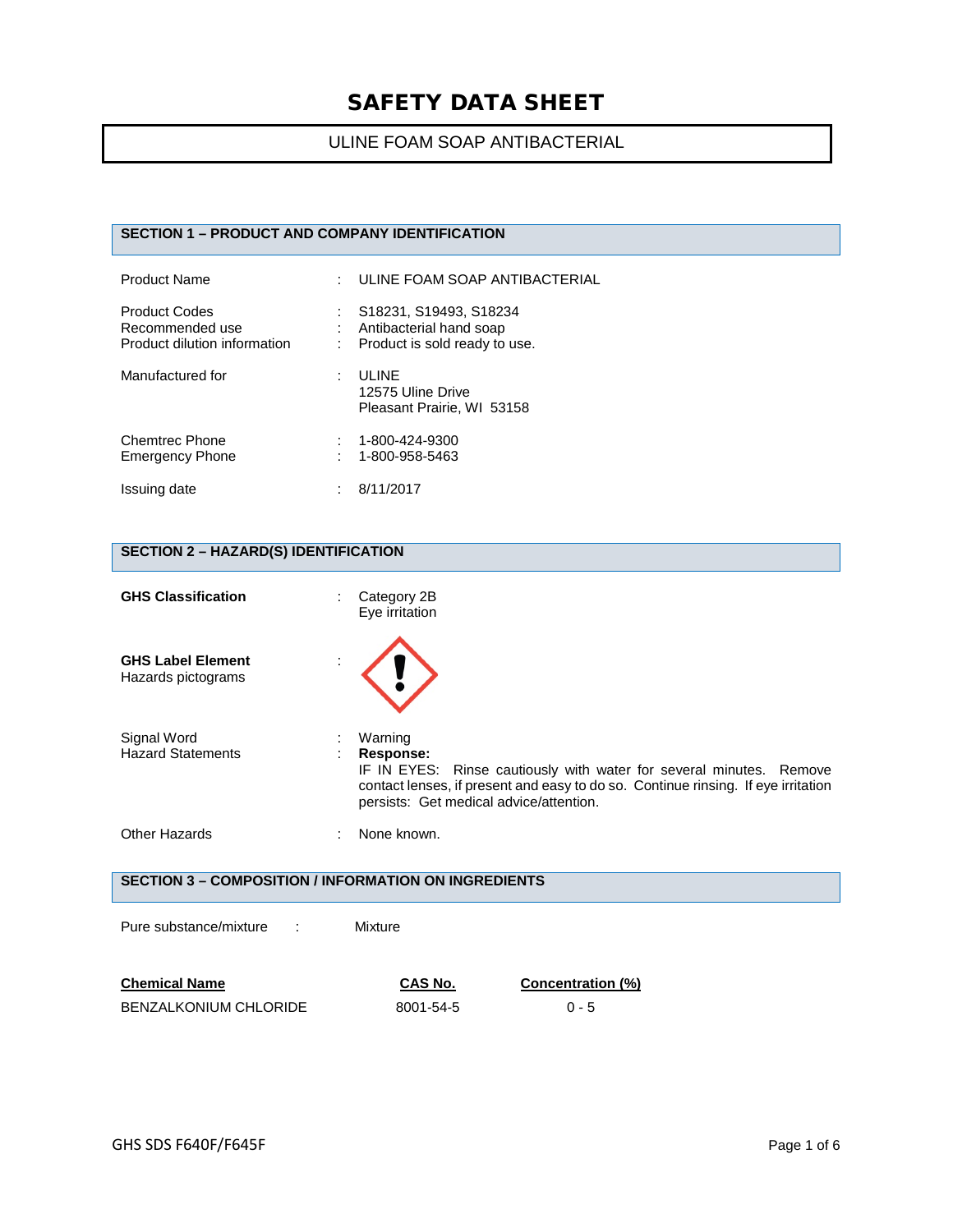### ULINE FOAM SOAP ANTIBACTERIAL

### **SECTION 4 – FIRST AID MEASURES**

| In case of eye contact     | Flush eyes under eyelids with plenty of cool water for at least 15 minutes. If<br>irritation persists, seek medical/advice attention.      |
|----------------------------|--------------------------------------------------------------------------------------------------------------------------------------------|
| In case of skin contact    | If irritation persists, wash with water.                                                                                                   |
| If ingested                | Contact a physician or Poison Control Center immediately. Do not induce<br>vomiting never give anything by mouth to an unconscious person. |
| If inhaled                 | Get medical attention if symptoms occur.                                                                                                   |
| Protection of first-aiders | No special precautions are necessary.                                                                                                      |
| Notes to physicians        | Treat symptomatically.                                                                                                                     |

#### **SECTION 5 – FIRE-FIGHTING MEASURES**

| Suitable extinguishing media                      |    | Use extinguishing measures that are appropriate to local circumstances and<br>the surrounding environment.                                                                          |
|---------------------------------------------------|----|-------------------------------------------------------------------------------------------------------------------------------------------------------------------------------------|
| Unsuitable extinguishing media                    |    | None known.                                                                                                                                                                         |
| Specific hazards during                           |    | No flammable or combustible.                                                                                                                                                        |
| firefighting<br>Hazardous combustions             |    | Carbon oxides                                                                                                                                                                       |
| products                                          |    |                                                                                                                                                                                     |
| Special protective equipment<br>for fire-fighters |    | Use personal protective equipment.                                                                                                                                                  |
| Specific extinguishing methods                    | ÷. | Fire residues and contaminated fire extinguishing water must be disposed of<br>in accordance with local regulations. In the event of fire and/or explosion do<br>not breathe fumes. |

#### **SECTION 6 – ACCIDENTAL RELEASE MEASURES**

| Personal precautions<br>Environmental precautions | No special measures required.<br>Avoid contact of large amounts of spilled material runoff with soil and surface |
|---------------------------------------------------|------------------------------------------------------------------------------------------------------------------|
| Methods of cleaning up                            | waterways.<br>Absorb with inert material. Use a water rinse for final clean-up.                                  |

#### **SECTION 7 – HANDLING AND STORAGE**

| Handling | Wash hands after handling.                                    |
|----------|---------------------------------------------------------------|
| Storage  | Keep out of reach of children. Keep container tightly closed. |
|          | Store between 32 to 122 degrees F.                            |

#### **SECTION 8 – EXPOSURE CONTROLS / PERSONAL PROTECTION**

| Engineering measures | Good general ventilation should be sufficient to control workers exposure to<br>airborne contamination. |
|----------------------|---------------------------------------------------------------------------------------------------------|
| Personal protection  |                                                                                                         |
| Eyes                 | Eye protection should be used when splashing may occur.                                                 |
| Hands                | No protective equipment is needed under normal use.                                                     |
| <b>Skin</b>          | No protective equipment is needed under normal use.                                                     |
|                      |                                                                                                         |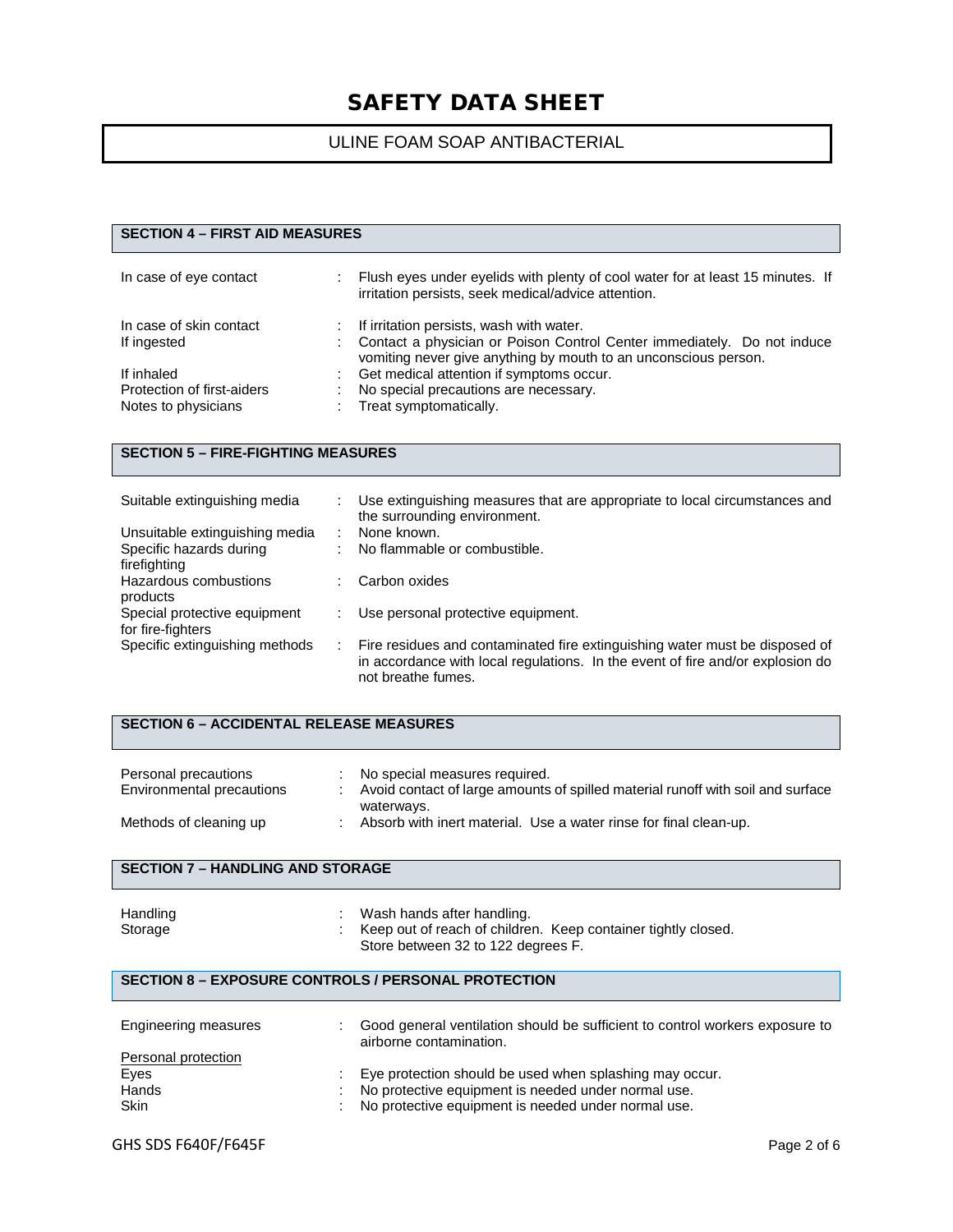### ULINE FOAM SOAP ANTIBACTERIAL

Respiratory **EXECUTE:** No protective equipment is needed under normal use.

### **SECTION 9 – PHYSICAL AND CHEMICAL PROPERTIES**

| Upper/lower flammability limits: N/A  |
|---------------------------------------|
| Vapor pressure: N/A                   |
| Vapor density: N/A                    |
| Relative density: No data available.  |
| Solubility (ies): No data available.  |
| Partition coefficient: n-octanol/wate |
| Auto ignition temperature: N/A        |
| Decomposition temperature: No dat     |
| Viscosity: N/A                        |
|                                       |

pper/lower flammability limits: N/A . .<br>apor pressure: N/A artition coefficient: n-octanol/water: No data available. uto ignition temperature: N/A ecomposition temperature: No data available. iscosity: N/A

#### **SECTION 10 – STABILITY AND REACTIVITY**

| Stability                |                | : The product is stable under normal conditions.                 |
|--------------------------|----------------|------------------------------------------------------------------|
| Possibility of hazardous |                | : No dangerous reaction is known under conditions of normal use. |
| reactions                |                |                                                                  |
| Conditions to avoid      |                | None known.                                                      |
| Incompatible materials   | $\mathbb{R}^n$ | None known.                                                      |
| Hazardous decomposition  |                | Carbon oxides                                                    |
| products                 |                |                                                                  |

#### **SECTION 11 – TOXICOLOGICAL INFORMATION**

| Information on likely routines of :<br>exposure                                                                                                                   | Inhalation, eye contact, skin contact.                                                                                                                                                                                                                                           |
|-------------------------------------------------------------------------------------------------------------------------------------------------------------------|----------------------------------------------------------------------------------------------------------------------------------------------------------------------------------------------------------------------------------------------------------------------------------|
| <b>Potential Health Effects</b><br>Eyes<br><b>Skin</b><br>Ingestion<br>Inhalation<br>Chronic exposure                                                             | Cause of irritation.<br>Health injuries are not known or expected under normal use.<br>Health injuries are not known or expected under normal use.<br>Health injuries are not known or expected under normal use.<br>Health injuries are not known or expected under normal use. |
| <b>Experience with Human Exposure</b><br>Eye contact<br>Skin contact<br>Ingestion<br>Inhalation                                                                   | Redness, irritation.<br>No symptoms known or expected.<br>No symptoms known or expected.<br>No symptoms known or expected.                                                                                                                                                       |
| <b>Toxicity</b><br>Acute oral toxicity<br>Acute inhalation toxicity<br>Acute dermal toxicity<br>Skin corrosion/irritation<br>Serious eye damage/eye<br>irritation | Acute toxicity estimate: $>5,000$ mg/kg<br>No data available<br>: Acute toxicity estimate: $>5,000$ mg/kg<br>: No data available<br>Mild eye irritation.                                                                                                                         |
| Carcinogenicity<br><b>IARC</b>                                                                                                                                    | No component of this product present at levels greater than or equal to 0.1%<br>is identified as a probable, possible or confirmed human carcinogen by IARC.                                                                                                                     |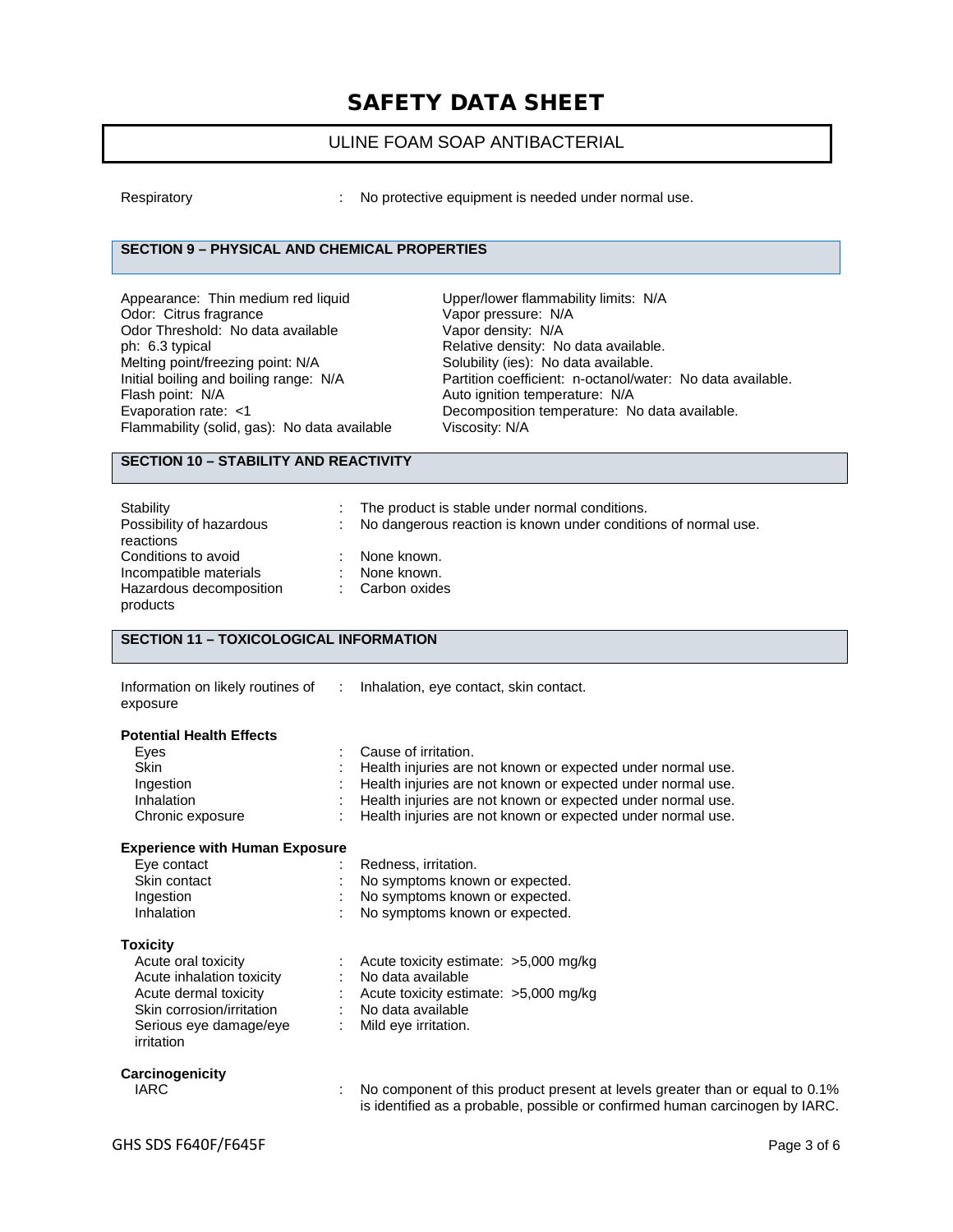### ULINE FOAM SOAP ANTIBACTERIAL

| <b>OSHA</b><br><b>NTP</b>                   | No ingredient of this product presents at levels greater than or equal to 0.1%<br>is identified as a carcinogen or potential carcinogen by OSHA.<br>No ingredient of this product present at levels greater than or equal to 0.1% is<br>identified as a known or anticipated carcinogen by NTP.      |
|---------------------------------------------|------------------------------------------------------------------------------------------------------------------------------------------------------------------------------------------------------------------------------------------------------------------------------------------------------|
| <b>SECTION 12 - ECOLOGICAL INFORMATION</b>  |                                                                                                                                                                                                                                                                                                      |
| <b>Ecological Tests</b>                     | Data is not available.                                                                                                                                                                                                                                                                               |
| Environmental Impact                        | The product ingredients are expected to be safe for the environment at the<br>concentrations predicted under normal use and accidental spill scenarios.<br>Packaging components are compatible with the conventional solid waste<br>management practices.                                            |
| <b>SECTION 13 - DISPOSAL CONSIDERATIONS</b> |                                                                                                                                                                                                                                                                                                      |
| Disposal methods                            | The product should not be allowed to enter drains, water courses or the soil.<br>When possible recycling is preferred to disposal or incineration. If recycling<br>is not practicable, dispose of in compliance with local regulations. Dispose<br>of wastes in an approved waste disposal facility. |
| Disposal considerations                     | Dispose of as unused product. Empty containers should be taken to an<br>approved waste handling site for recycling or disposal. Do not reuse empty<br>containers.                                                                                                                                    |
| <b>SECTION 14 - TRANSPORT INFORMATION</b>   |                                                                                                                                                                                                                                                                                                      |

Certain shipping modes or package sizes may have exceptions from the transport regulations. The classification provided may not reflect those exceptions and may not apply to all shipping modes or package sizes. The shipper / consignor / sender are responsible to ensure that the packaging, labeling, and markings are in compliance with the selected mode of transport.

| <b>Shipment</b> | <b>Identification Number</b> | <b>Proper Shipping Name</b> | <b>Hazardous</b><br><b>Classification</b> | <b>Packaging Group</b> |
|-----------------|------------------------------|-----------------------------|-------------------------------------------|------------------------|
| US DOT          | Not dangerous goods          | N/A                         | N/A                                       | None                   |
| IATA (Air)      | Not dangerous goods          | N/A                         | N/A                                       | None                   |
| IMDG (Vessel)   | Not dangerous goods          | N/A                         | N/A                                       | None                   |

### **SECTION 15 – REGULATORY INFORMATION**

#### **U.S. Federal Regulations**

**TSCA 8(b) Inventory** : All components are listed or exempted.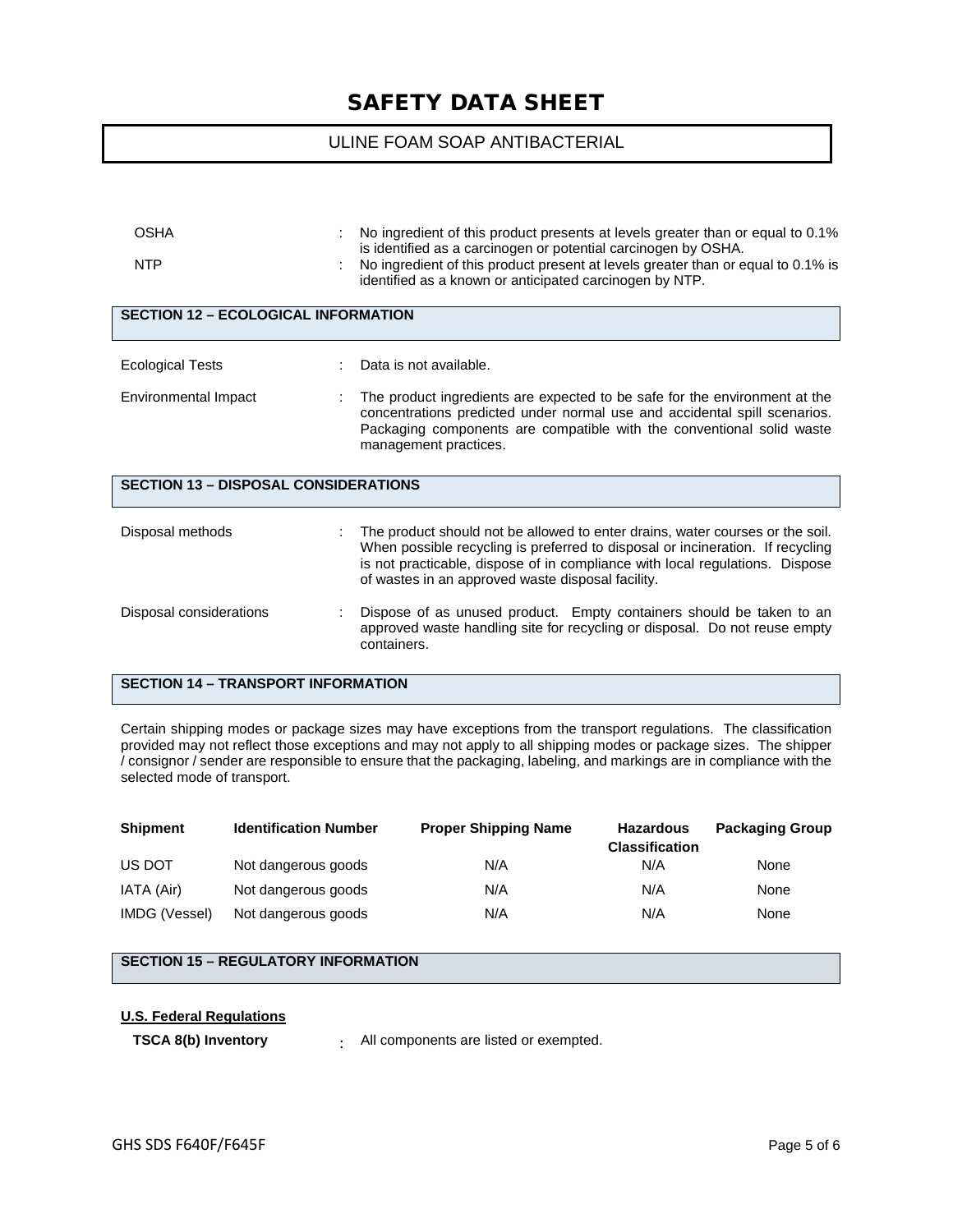### ULINE FOAM SOAP ANTIBACTERIAL

| SARA 302/304/311/312       | No listed substance.<br>$\bullet$ |
|----------------------------|-----------------------------------|
| <b>Extremely Hazardous</b> |                                   |
| <b>Substances</b>          |                                   |
|                            |                                   |
|                            |                                   |

**SARA 302/304 Emergency Planning and Notification**

: No listed substance.

#### **SECTION 16 - OTHER INFORMATION**

| <b>NFPA 704:</b> | HMIS III:      |                              |              |
|------------------|----------------|------------------------------|--------------|
|                  |                | <b>HEALTH</b>                | $\mathbf{1}$ |
|                  |                | <b>FLAMMABILITY</b>          | 0            |
|                  |                | <b>PHYSICAL HAZARDS</b>      | 0            |
|                  |                |                              |              |
|                  |                |                              |              |
| Issuing date     | ٠              | 8/11/2017                    |              |
| Version          | ٠              | 1.0                          |              |
| Prepared by      | $\ddot{\cdot}$ | <b>Regulatory Compliance</b> |              |

The information provided in this Safety Data Sheet is correct to the best of our knowledge, information and belief at the date of its publication. The information given is designed only as guidance for safe handling, use, processing, storage, transportation, disposal and release and is not to be considered a warranty or quality specification. The information relates only to the specific material designated and may not be valid for such material used in conjunction with any other materials or in any process, unless specified in the text.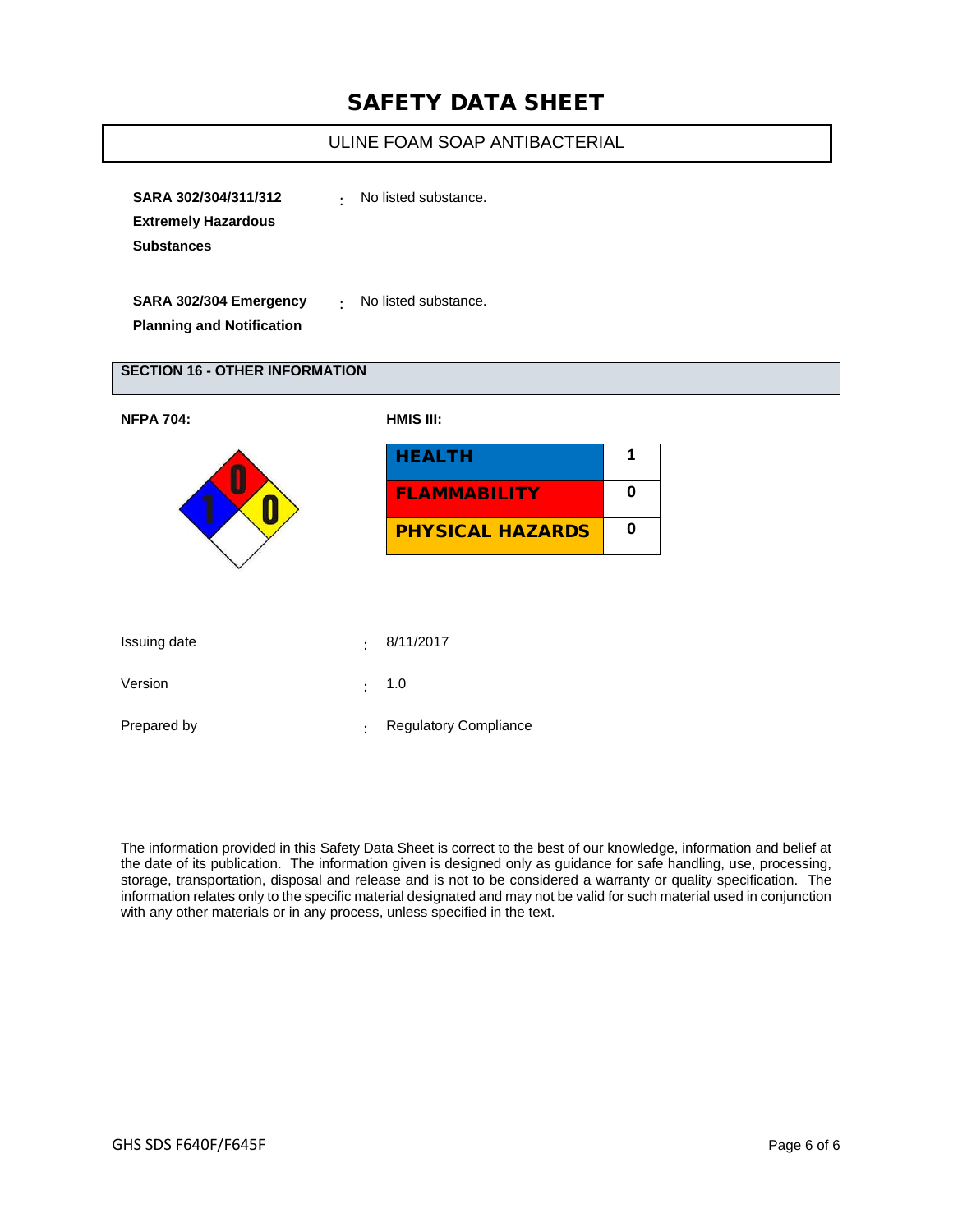### ULINE FOAM SOAP ANTIBACTERIAL

#### **SECCIÓN 1- IDENTIFICACIÓN DEL PRODUCTO Y DE LA SOCIEDAD**

| Nombre del producto                                                              | : ULINE FOAM SOAP ANTIBACTERIAL                                                                    |
|----------------------------------------------------------------------------------|----------------------------------------------------------------------------------------------------|
| Código de producto<br>Uso recomendado<br>Información de dilución del<br>producto | : S18231, S19493, S18234<br>Jabón de manos antibacteriano<br>El producto se vende listo para usar. |
| Fabricado para                                                                   | <b>ULINE</b><br>12575 Uline Drive<br>Pleasant Prairie, WI 53158                                    |
| Chemtrec Teléfono<br>Emergencia Teléfono                                         | 1-800-424-9300<br>1-800-958-5463                                                                   |
| Fecha de emisión                                                                 | 08/11/2017                                                                                         |

#### **SECCIÓN 2 - PELIGRO (S) IDENTIFICACIÓN**

| <b>Clasificación GHS</b>                            | Categoría 2B<br>Irritación de ojo                                                                                                                                                                                                                                                        |
|-----------------------------------------------------|------------------------------------------------------------------------------------------------------------------------------------------------------------------------------------------------------------------------------------------------------------------------------------------|
| Elemento de etiqueta GHS<br>Pictogramas de peligros |                                                                                                                                                                                                                                                                                          |
| Palabra clave<br>Declaraciones de peligro           | Advertencia<br>Respuesta:<br>EN CASO DE CONTACTO CON LOS OJOS: Enjuagar cuidadosamente<br>con agua durante varios minutos. Quitar las lentes de contacto, si están<br>presentes y fáciles de hacer tan. Continúe enjuagando. Si persiste la<br>irritación ocular: Consultar a un médico. |
| Otros peligros                                      | Ninguno conocido.                                                                                                                                                                                                                                                                        |

### **SECCIÓN 3 - COMPOSICIÓN / INFORMACIÓN SOBRE LOS COMPONENTES**

| Sustancia / mezcla pura     | <b>Contract</b> | Mezcla |           |                   |
|-----------------------------|-----------------|--------|-----------|-------------------|
| Nombre químico              |                 |        | No CAS.   | Concentración (%) |
| <b>BENALKONIUM CHLORIDE</b> |                 |        | 8001-54-5 | $0 - 5$           |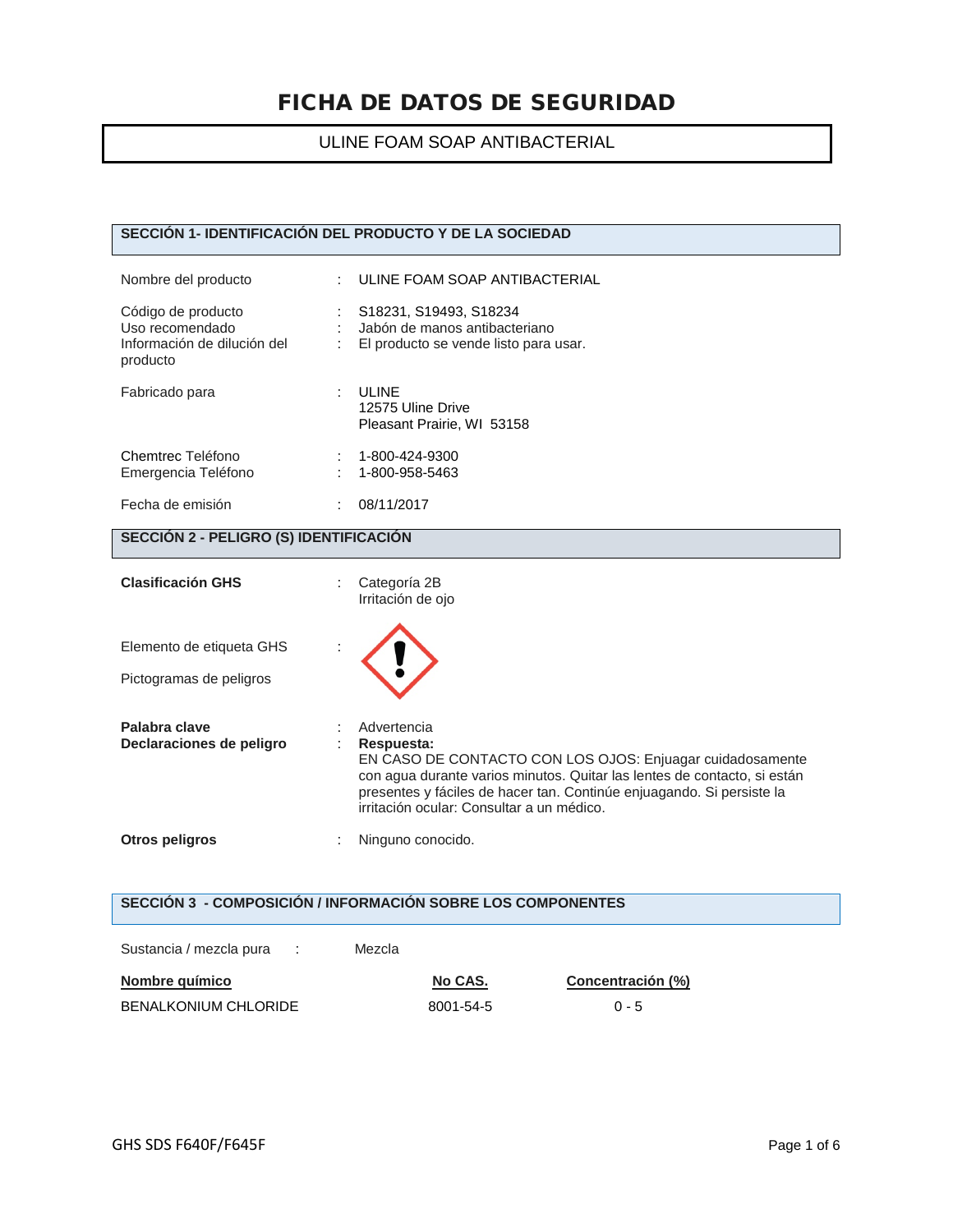### ULINE FOAM SOAP ANTIBACTERIAL

### **SECCIÓN 4 - MEDIDAS DE PRIMEROS AUXILIOS**

| En caso de contacto visual      |   | Enjuague los ojos bajo los párpados con abundante agua fría durante al<br>menos 15 minutos. Si la irritación persiste, busque atención médica.                   |
|---------------------------------|---|------------------------------------------------------------------------------------------------------------------------------------------------------------------|
| En caso de contacto con la piel |   | Si la irritación persiste, lávese con agua.                                                                                                                      |
| Si se ingiere                   |   | Comuníquese con un médico o con el Centro de control de venenos<br>inmediatamente. No induzca el vómito nunca dé nada por la boca a una<br>persona inconsciente. |
| Si se inhala                    | ÷ | Obtenga atención médica si se presentan síntomas.                                                                                                                |
| Protección de los socorristas   |   | No se requieren precauciones especiales.                                                                                                                         |
| Notas a los médicos             |   | Tratar sintomáticamente.                                                                                                                                         |

#### **SECCIÓN 5 - MEDIDAS DE LUCHA CONTRA INCENDIOS**

| Medios de extinción adecuados                             |   | Utilice medidas de extinción adecuadas a las circunstancias locales y al<br>ambiente circundante.                                                                                      |
|-----------------------------------------------------------|---|----------------------------------------------------------------------------------------------------------------------------------------------------------------------------------------|
| Medios de extinción<br>inadecuados                        |   | Ninguno conocido.                                                                                                                                                                      |
| Peligros específicos durante la<br>lucha contra incendios |   | : No es inflamable ni combustible.                                                                                                                                                     |
| Productos de combustión<br>peligrosa                      | ÷ | Oxidos de carbono                                                                                                                                                                      |
| Equipo de protección especial<br>para los bomberos        |   | : Usar equipo de protección personal.                                                                                                                                                  |
| Métodos específicos de<br>extinción                       | ÷ | Los residuos de incendio y el agua de extinción contaminada deben<br>eliminarse de acuerdo con las normativas locales. En caso de incendio y / o<br>explosión no respirar los vapores. |

#### **SECCIÓN 6 – MEDIDAS EN CASO DE VERTIDO ACCIDENTAL**

| Precauciones personales  | No se requieren medidas especiales.                                                                                                |
|--------------------------|------------------------------------------------------------------------------------------------------------------------------------|
| Precauciones ambientales | Evite el contacto de grandes cantidades de escurrimiento de material<br>derramado con el suelo y las vías fluviales superficiales. |
| Métodos de limpieza      | Absorber con material inerte. Utilice un enjuague con agua para la limpieza<br>final.                                              |

# **SECCIÓN 7 – MANEJOY Y ALMACENAMIENTO**

Manejo  $\blacksquare$  : Lávese las manos después del manejo.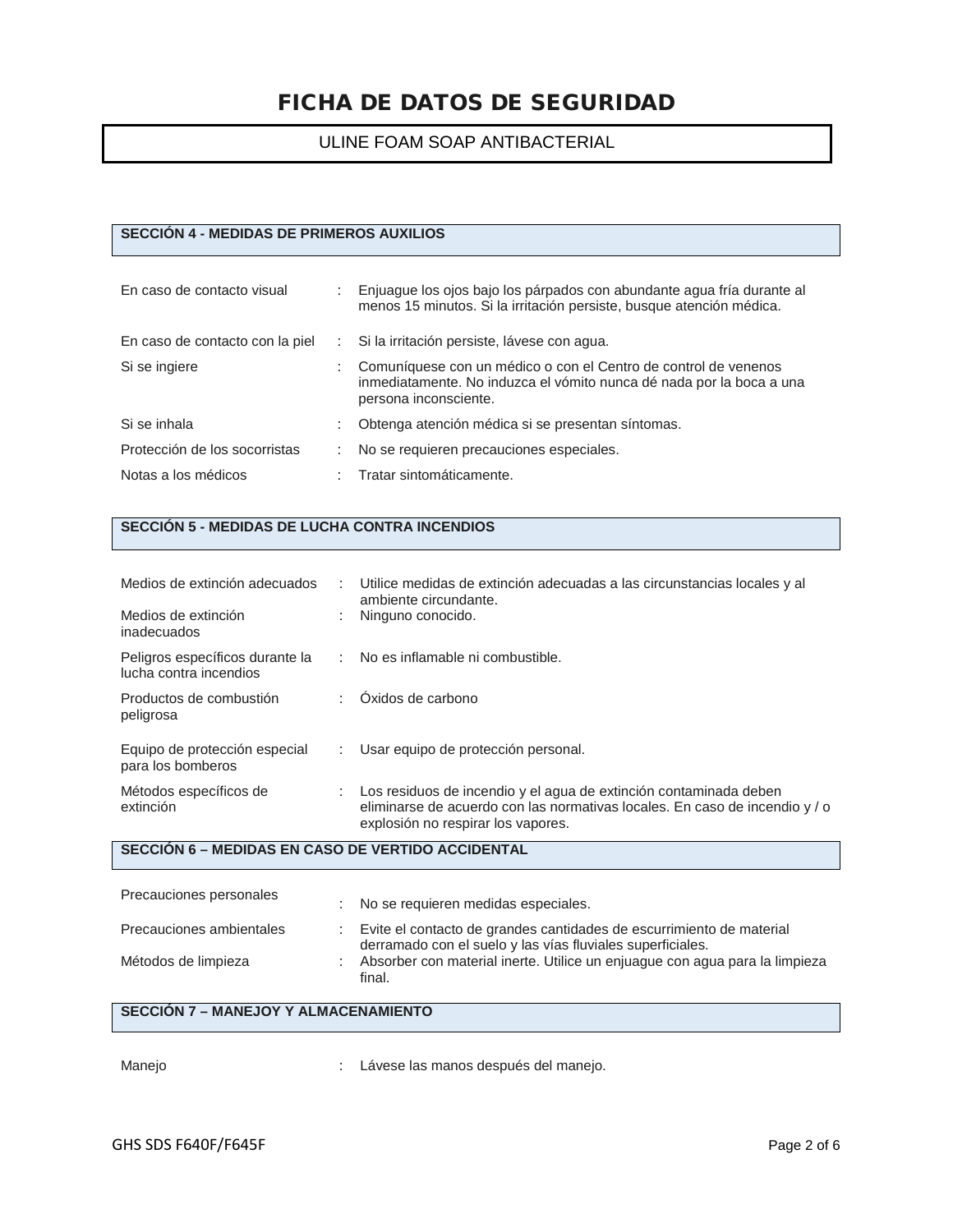#### ULINE FOAM SOAP ANTIBACTERIAL

| Almacenamiento              | ÷. | Mantener fuera del alcance de los niños. Mantener el envase<br>herméticamente cerrado. Almacene entre 32 a 122 grados F.          |
|-----------------------------|----|-----------------------------------------------------------------------------------------------------------------------------------|
|                             |    | SECCIÓN 8 - CONTROLES DE LA EXPOSICIÓN / PROTECCIÓN PERSONAL                                                                      |
| Medidas de ingeniería       |    | : Una buena ventilación general debe ser suficiente para controlar la<br>exposición de los trabajadores a la contaminación aérea. |
| Protección personal<br>Ojos | ٠  | Deberá utilizarse protección para los ojos cuando se produzcan<br>- - Le : - - - Le : - - -                                       |

|              | salpicaduras.                                             |
|--------------|-----------------------------------------------------------|
| Manos        | No se necesita equipo de protección bajo un uso normal.   |
| Piel         | No se necesita equipo de protección bajo un uso normal.   |
| Respiratorio | : No se necesita equipo de protección bajo un uso normal. |

#### **SECCIÓN 9 - PROPIEDADES FÍSICAS Y QUÍMICAS**

| Aspecto: Líquido rojo medio delgado<br>Olor: Fragancia de cítricos<br>Olor Umbral: No hay datos disponibles<br>pH: 6,3 típico | Límites superior e inferior de inflamabilidad: N / A<br>Presión de vapor: N / A<br>Densidad de vapor: N / A<br>Densidad relativa: No hay datos disponibles. |
|-------------------------------------------------------------------------------------------------------------------------------|-------------------------------------------------------------------------------------------------------------------------------------------------------------|
| Punto de fusión / punto de congelación: N / A<br>Primer intervalo de ebullición e intervalo de<br>ebullición: N / A           | Solubilidad (es): No hay datos disponibles.<br>Coeficiente de reparto n-octanol / agua: Sin datos disponibles.                                              |
| Punto de inflamación: N / A<br>Velocidad de evaporación: <1<br>Inflamabilidad (sólido, gas): No hay datos<br>disponibles      | Temperatura de autoignición: N / A<br>Temperatura de descomposición: No hay datos disponibles.<br>Viscosidad: N / A                                         |

#### **SECCIÓN 10 - ESTABILIDAD Y REACTIVIDAD**

| Estabilidad<br>Posibilidad de reacciones | : El producto es estable bajo condiciones normales.<br>: No se conocen reacciones peligrosas en condiciones de uso normal. |
|------------------------------------------|----------------------------------------------------------------------------------------------------------------------------|
| peligrosas                               |                                                                                                                            |
| Condiciones para evitar                  | : Ninguno conocido.                                                                                                        |
| Materiales incompatibles                 | : Ninguno conocido.                                                                                                        |
| Productos de descomposición              | : Oxidos de carbono                                                                                                        |
| peligrosos                               |                                                                                                                            |

### **SECCIÓN 11 - INFORMACIÓN TOXICOLÓGICA**

Información sobre las posibles vías de exposición : Inhalación, contacto con los ojos, contacto con la piel.

# **Efectos potenciales de salud**

: La causa de la irritación.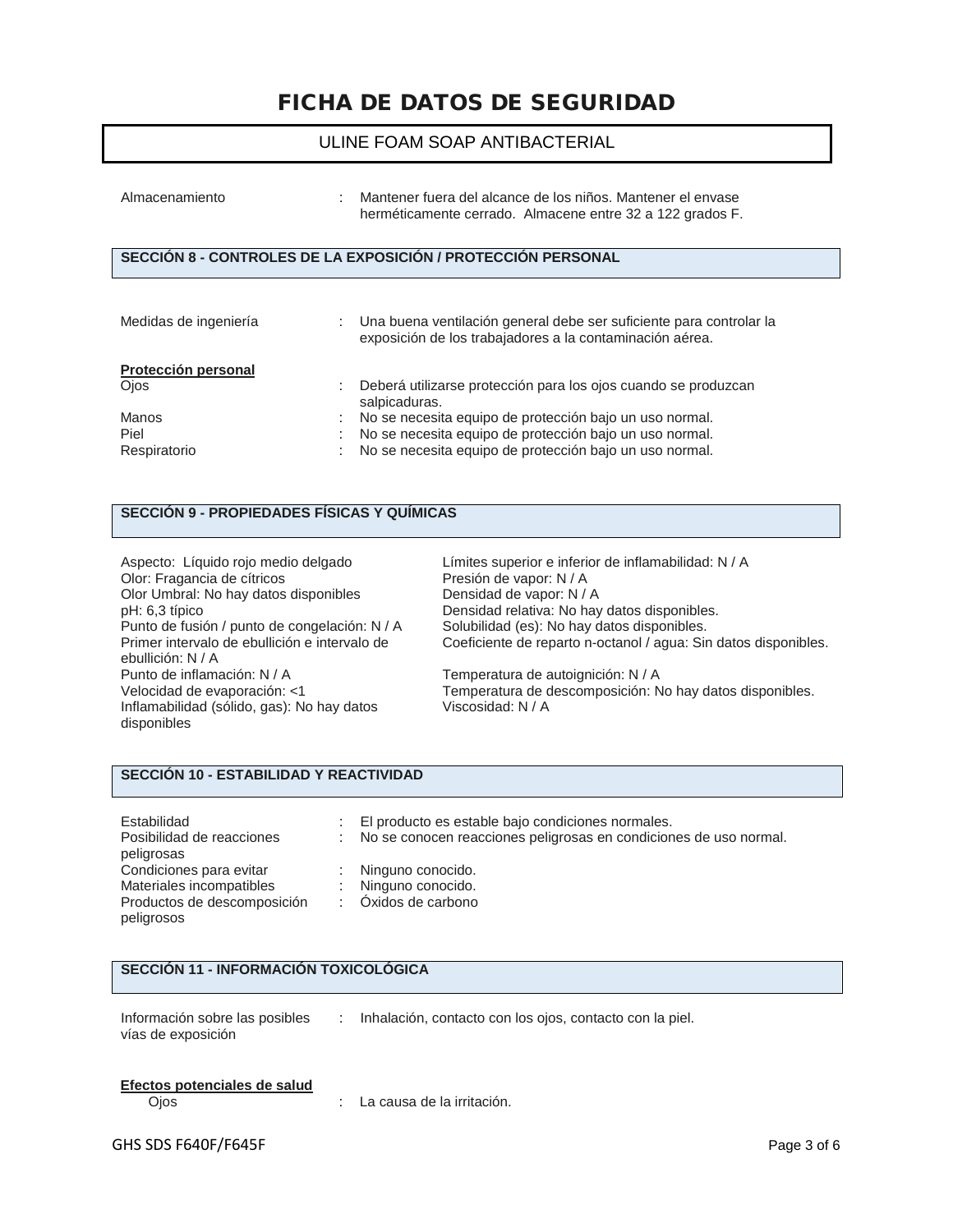# ULINE FOAM SOAP ANTIBACTERIAL

| Piel                                            |   | Daños para la salud no se conocen ni esperan en condiciones de uso<br>normal.                                                                                                    |
|-------------------------------------------------|---|----------------------------------------------------------------------------------------------------------------------------------------------------------------------------------|
| Ingestión                                       |   | Daños para la salud no se conocen ni esperan en condiciones de uso<br>normal.                                                                                                    |
| Inhalación                                      |   | Daños para la salud no se conocen ni esperan en condiciones de uso<br>normal.                                                                                                    |
| Exposición crónica                              |   | Daños para la salud no se conocen ni esperan en condiciones de uso<br>normal.                                                                                                    |
| La experiencia con la<br>exposición humana      |   |                                                                                                                                                                                  |
| Ojos                                            | ÷ | Enrojecimiento, irritación.                                                                                                                                                      |
| Piel                                            |   | No hay síntomas conocidos o esperados.                                                                                                                                           |
| Ingestión                                       |   | No hay síntomas conocidos o esperados.                                                                                                                                           |
| Inhalación                                      |   | No hay síntomas conocidos o esperados.                                                                                                                                           |
|                                                 |   |                                                                                                                                                                                  |
| <b>Toxicidad</b><br>Toxicidad oral aguda        | ÷ | Datos no disponibles                                                                                                                                                             |
| Toxicidad aguda por<br>inhalación               |   | Datos no disponibles                                                                                                                                                             |
| Toxicidad aguda por vía<br>cutánea              |   | Datos no disponibles                                                                                                                                                             |
| Corrosión / irritación<br>cutánea               |   | Datos no disponibles                                                                                                                                                             |
| Lesiones oculares graves /<br>irritación ocular | ÷ | irritación ocular leve                                                                                                                                                           |
|                                                 |   |                                                                                                                                                                                  |
| Carcinogenicidad<br><b>IARC</b>                 |   | Ningún componente de este producto, que presente niveles mayores que o<br>iguales a 0,1% se identifica como un carcinógeno humano probable, posible<br>o confirmado por la IARC. |
| <b>OSHA</b>                                     |   | No hay un componente de este producto presente a niveles mayores o<br>iguales a 0,1% ha sido identificado como carcinógeno o carcinógeno<br>potencial por la OSHA.               |
| <b>NTP</b>                                      |   | No hay un componente de este producto, que presente niveles mayores que<br>o iguales a 0,1% se identifica como un carcinógeno conocido o anticipado<br>por el NTP.               |
| SECCIÓN 12 - INFORMACIÓN ECOLÓGICA              |   |                                                                                                                                                                                  |
|                                                 |   |                                                                                                                                                                                  |
| Pruebas ecológicas                              |   | Los datos no está disponible.                                                                                                                                                    |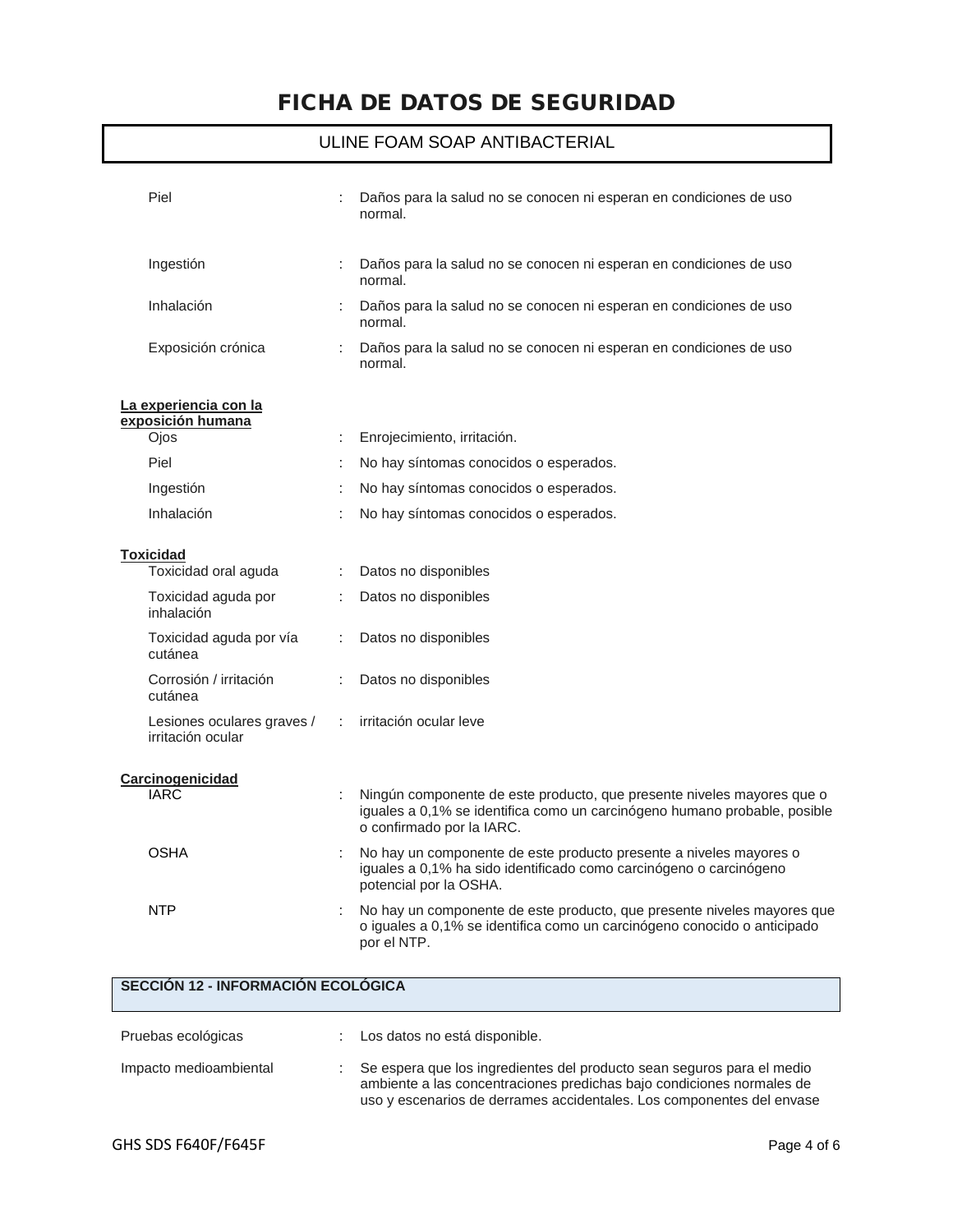#### ULINE FOAM SOAP ANTIBACTERIAL

son compatibles con las prácticas convencionales de manejo de residuos sólidos.

| SECCIÓN 13 - CONSIDERACIONES DE DESECHO |                                                                                                                                                                                                                                                                                                                                                        |
|-----------------------------------------|--------------------------------------------------------------------------------------------------------------------------------------------------------------------------------------------------------------------------------------------------------------------------------------------------------------------------------------------------------|
| Métodos de eliminación                  | : No se debe permitir que el producto penetre en los desagües, cursos de<br>agua o el suelo. Cuando sea posible, se prefiere el reciclado a la<br>eliminación o incineración. Si el reciclaje no es practicable, deséchelo de<br>acuerdo con las regulaciones locales. Deseche los desechos en una<br>instalación de eliminación de desechos aprobada. |
| Consideraciones de desecho              | Deseche como producto no usado. Los contenedores vacíos deben ser<br>Ilevados a un sitio de manejo aprobado para su reciclado o eliminación. No<br>reutilizar los envases vacíos.                                                                                                                                                                      |

### **SECCIÓN 14 - INFORMACIÓN DE TRANSPORT**

Ciertos modos de envío o tamaños de envase pueden tener excepciones a las regulaciones de transporte. La clasificación proporcionada puede no reflejar esas excepciones y puede no aplicarse a todos los modos de envío o tamaños de paquete. El expedidor / expedidor / remitente es responsable de asegurar que el embalaje, el etiquetado y las marcas cumplan con el modo de transporte seleccionado.

| Envío         | Número de<br>identificación | Nombre apropiado de<br>embarque | <b>Peligrosos</b><br><b>Clasificación</b> | Packaging<br>Group |
|---------------|-----------------------------|---------------------------------|-------------------------------------------|--------------------|
| US DOT        | No es material<br>peligroso | N/A                             | N/A                                       | Ninguna            |
| IATA (Air)    | No es material<br>peligroso | N/A                             | N/A                                       | Ninguna            |
| IMDG (Vessel) | No es material<br>peligroso | N/A                             | N/A                                       | Ninguna            |

# **SECCIÓN 15 - INFORMACIÓN REGLAMENTIA**

#### **Regulaciones Federales de los Estados Unidos**

| TSCA 8 (b) Inventario                                                         | : Todos los componentes están listados o son exentos. |
|-------------------------------------------------------------------------------|-------------------------------------------------------|
| SARA 302/304/311/312<br><b>Sustancias Extremadamente</b><br><b>Peligrosas</b> | : Ninguna sustancia recogida.                         |
| SARA 302/304 Planificación y<br>notificación de emergencias                   | : Ninguna sustancia recogida.                         |